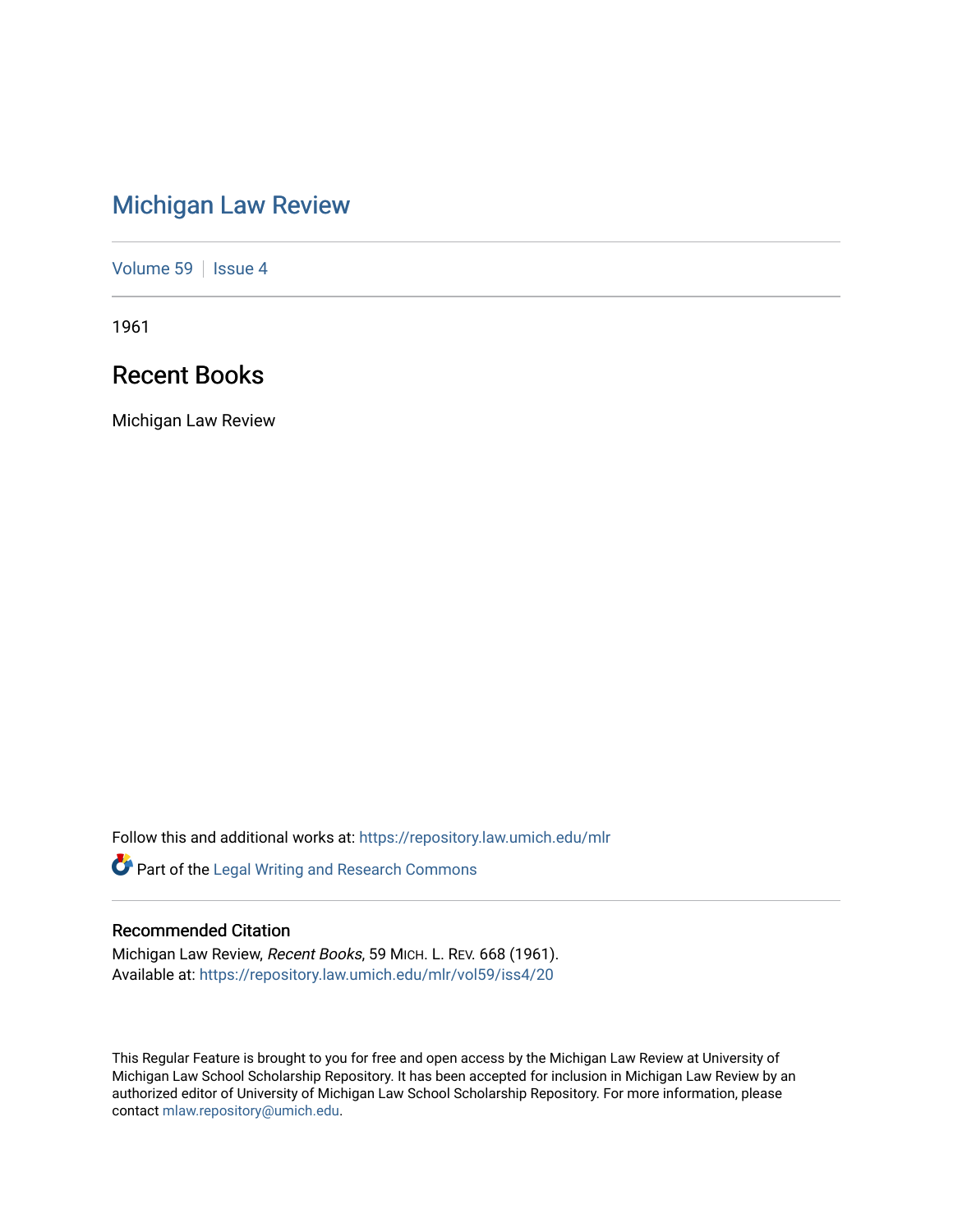# BOOKS RECEIVED

# *ADVOCACY*

ADVOCACY AND TIIE KING'S ENGLISH. Edited by *George Rossman,* Associate Justice, Supreme Court of Oregon. Indianapolis: Bobbs-Merrill. 1960. Pp. xiv, 976. \$15.

# *BIOGRAPHY*

BENJAMIN HARRISON: HOOSIER WARRIOR. Through the Civil War Years 1833-1865. 2d ed. revised. By *Harry J. Sievers,* S.J. Head, Department of History, Bellarmine College, New York: University Publishers. 1960. Pp. XXX, 374. \$6.

# *BROADCAST REGULATION*

BROADCAST REGULATION AND JOINT OWNER-SHIP OF MEDIA. By *Harvey J. Levin,* Associate Professor of Economics, Hofstra College. New York: New York University Press. 1960. Pp. xviii, 219. \$4.50.

# *COMMON MARKET*

THE EUROPEAN COMMON MARKET AND THE G.A.T.T. By *James Jay Allen.* Sponsored by The Institute for International and Foreign Trade Law, Georgetown University Law Center. Washington, D. C.: The University Press, 3000 Connecticut Ave., N.W. (8). 1960. Pp. xii, 244. \$6.

#### *CORPORATIONS*

SELECTED PROBLEMS IN THE LAW OF CORPO· RATE PRACTICE. Edited by *Thomas* G. *Roady, Jr.* and *William R. Andersen.* Nashville, Tenn.: Vanderbilt University Press. 1960. Pp. viii, 423. \$10.

# *CRIMINAL LAW*

CRIME IN AMERICA. Controversial Issues in Twentieth Century Criminology. Edited by *Herbert A. Bloch,* Professor of Sociology and Anthropology, Brooklyn College. New York: Philosophical Library. 1961. Pp. 355. \$6.

SocroLOGY OF CRIME. Edited by *Joseph S. Roucek.* New York: Philosophical Library. 1961. Pp. 551. \$10.

#### *ECONOMICS*

#### See also *Common Market.*

MERGERS AND MARKETS. An Economic Analysis of Case Law. By *Betty Bock.* New York: National Industrial Conference Board, 460 Park Ave. (22). 1960. Pp. 143. \$12.50 to non-Associates; \$2.50 to Associates of NICB.

# *EQUITY*

EQUITY AND LAW! A COMPARATIVE STUDY. By *Ralph A. Newman,* Professor of Law, The American University. New York: Oceana. 1961. Pp. 280. \$7.50.

SNELL'S PRINCIPLES OF EQUITY. 25th ed. By *R. E. Megarry* and P. *V. Baker.* Toronto, Canada: Carswell. 1960. Pp. cxxxvi, 642. \$8.50.

# *FOREIGN LAW*

A STATEMENT OF THE LAWS OF NICARAGUA IN MATTERS AFFECTING BUSINESS. Supplement No. I (2d ed.). By *J. J. Lugo Marenco.*  Washington, D. C.: Pan American Union. 1960. Pp. vi, 122. \$1.

GOVERNMENT, LAW AND COURTS IN THE SOVIET UNION AND EASTERN EUROPE. 2 volumes. General editors, *Vladimir Gsovski*  and *Kazimierz Grzybowski.* New York: Frederick A. Praeger. 1959. Pp. xxxii, xv, 2067. \$30.

STUDIES IN ISRAEL LAw. By *Guido (Gad) Tedeschi,* Professor of Civil Law, Hebrew University, Jerusalem. South Hackensack, N.J.: Fred B. Rothman. 1960. Pp. vi, 303. \$6.

THE SOVIET SYSTEM OF GOVERNMENT. Rev. ed. By *John N. Hazard,* Professor of Public Law, Columbia University. Chicago: University of Chicago Press. 1960. Pp. xiii, 262. \$4.

#### *GOVERNMENT*

THE VOTER AND THE MICHIGAN CONSTITU-TION. Michigan Pamphlets No. 29. By *Robert H. Pealy,* Editor. Ann Arbor: Institute of Public Administration, University of Michigan. 1960. Pp. 100. \$1.50 (lots of ten or more, \$1.00 per copy).

#### *INTERNATIONAL LAW*

#### See also *South Africa.*

AMERICAN-CHILEAN PRIVATE INTERNATION• AL LAw. Bilateral Studies in Private International Law No. 10. By *Alfredo Etchberry 0.* New York: Oceana. 1960. Pp. 96. Cloth \$5.

YEARBOOK. 1959-1960. *International Court of Justice.* New York: Columbia University Press International Documents Service. 1960. Pp. 373.

# *JURISPRUDENCE*

LEGAL THEORY. 4th ed. By *W. Friedmann,*  Professor of Law and Director of Interna-